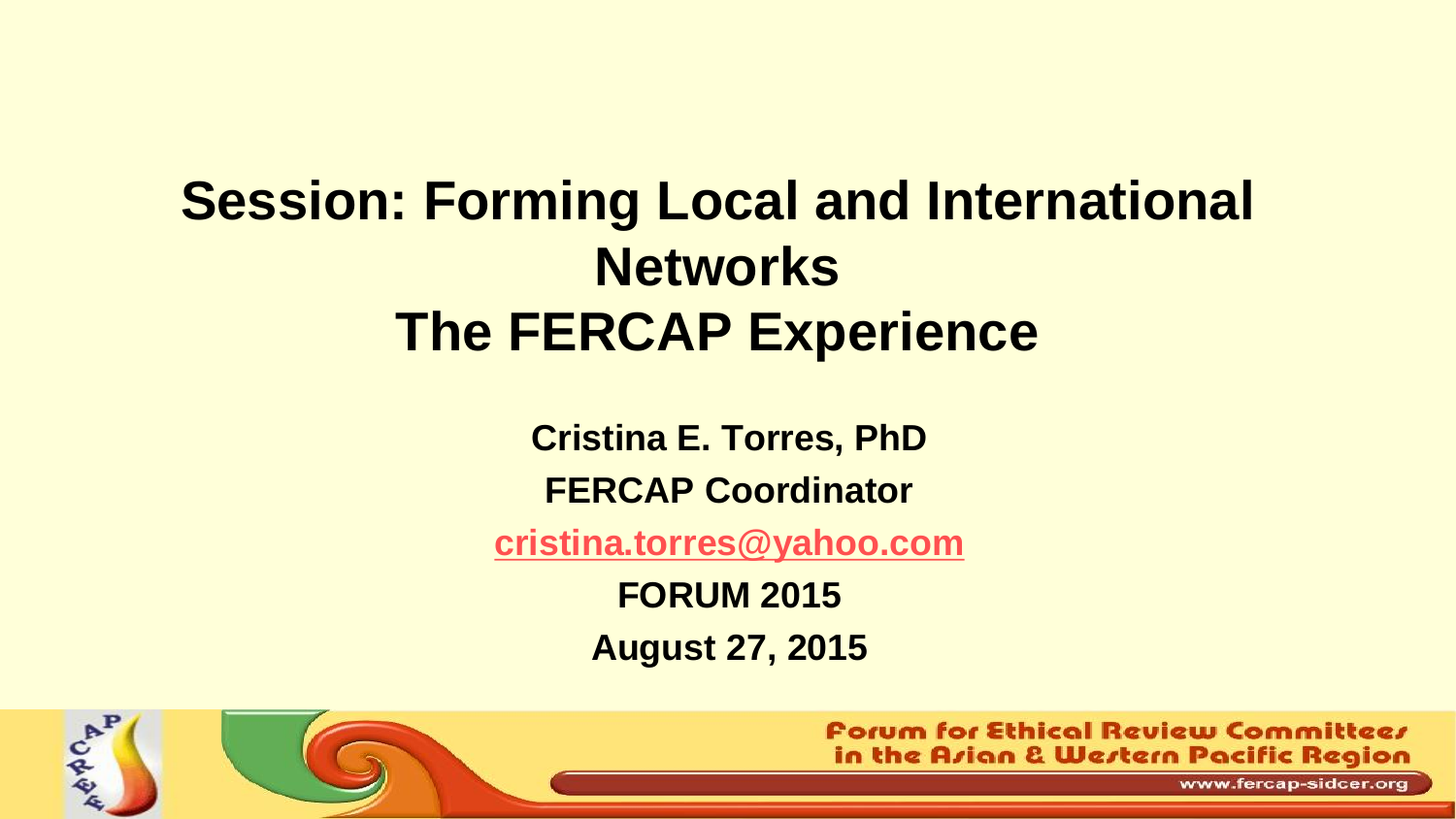

CARA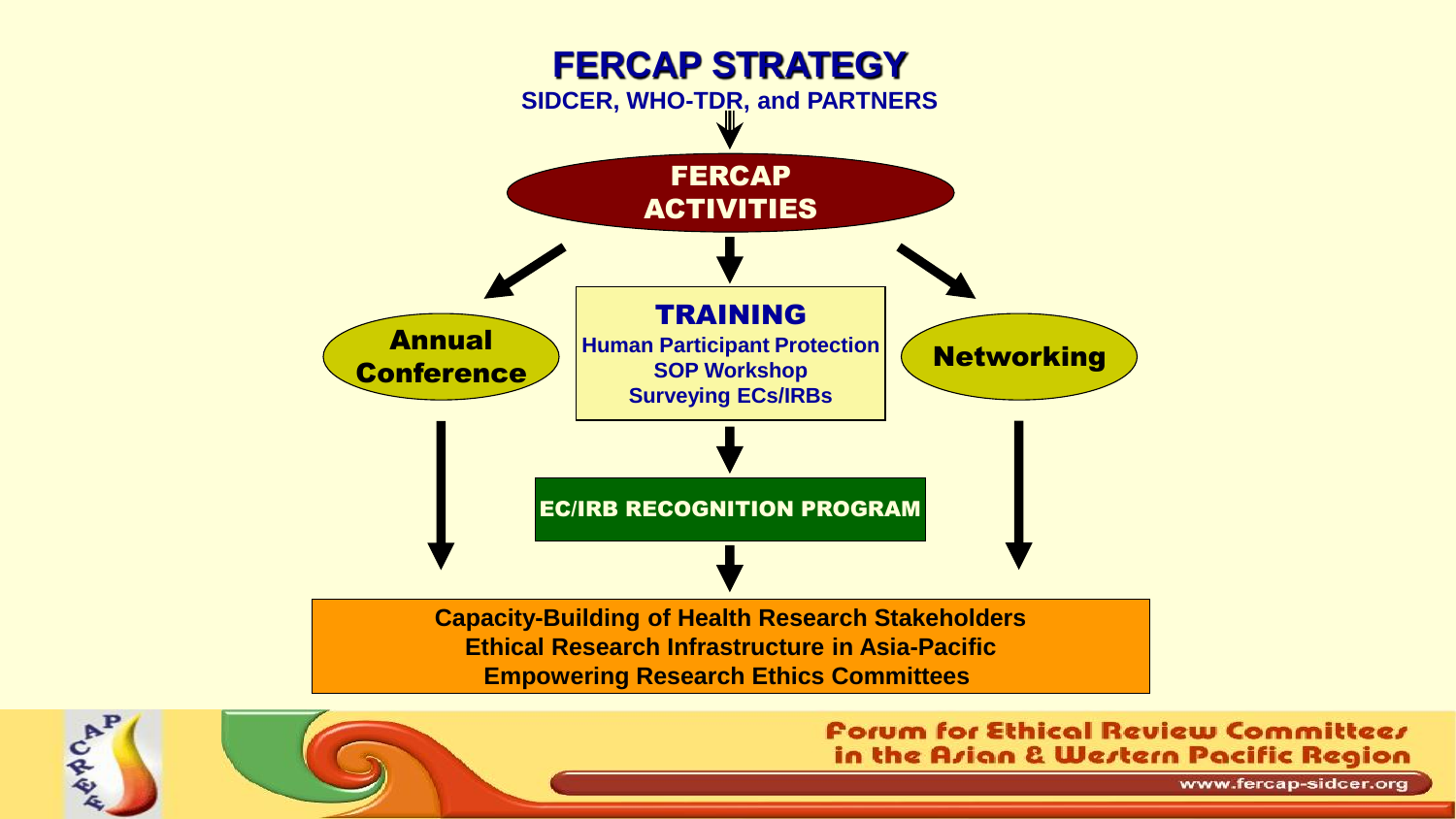# **SIDCER Recognition Program**

#### **2005-2014**

## **Voluntary Audits of Research Ethics Committees**

#### **Certification/Recognition Program**



CAP

in the Arian & Wertern Pacific Region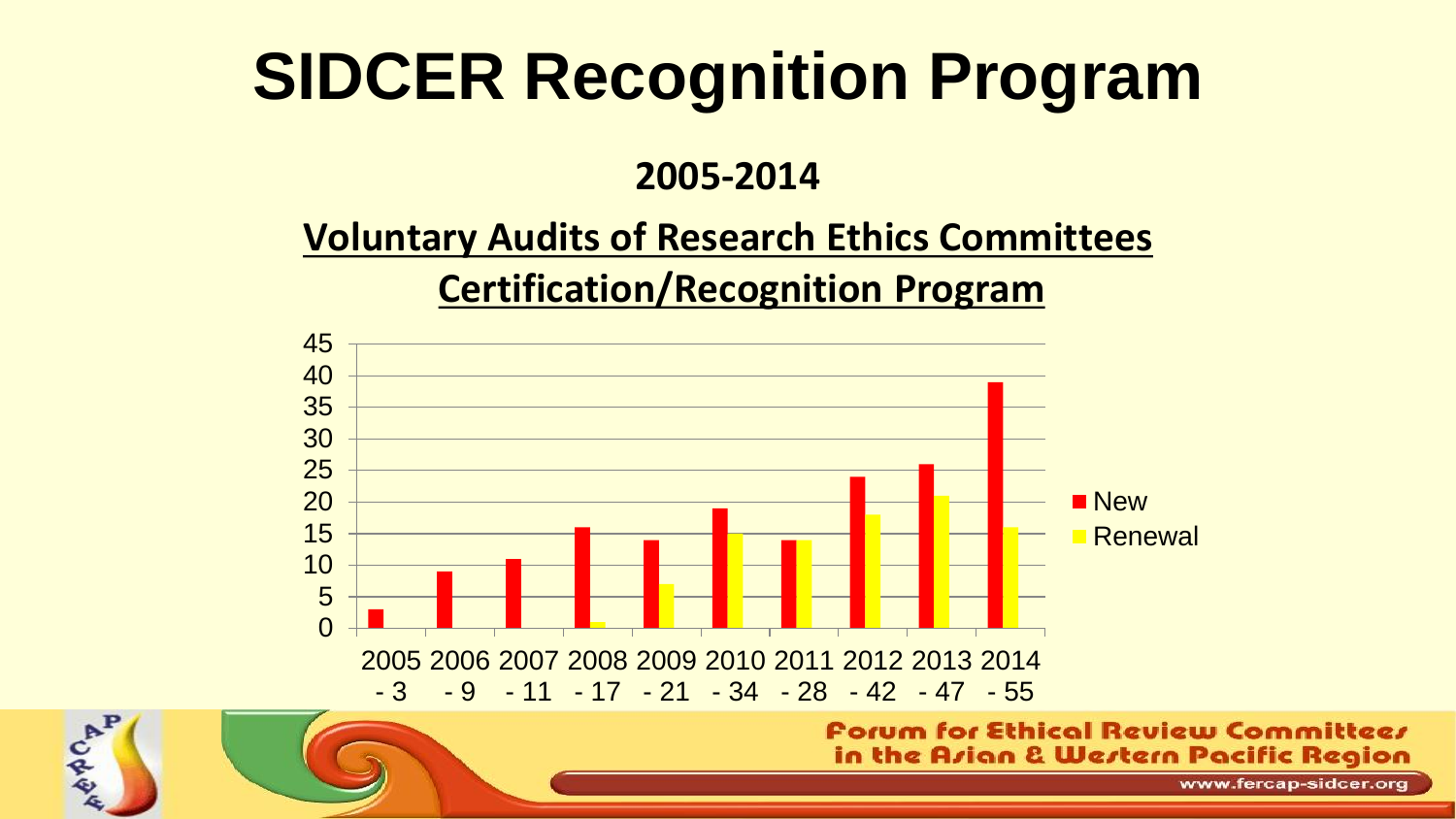# **SIDCER Recognition Program**

### **2005-2014 173 Certified RECs/IRBs in Asia**

**Bhutan (1) China (63) India (8) Indonesia (8) Malaysia (2)**

CAP

**Philippines (19) South Korea (29) Sri Lanka (3) Taiwan (23) Thailand (17)**

> **Porum for Ethical Review Committeer** in the Azian & Western Pacific Region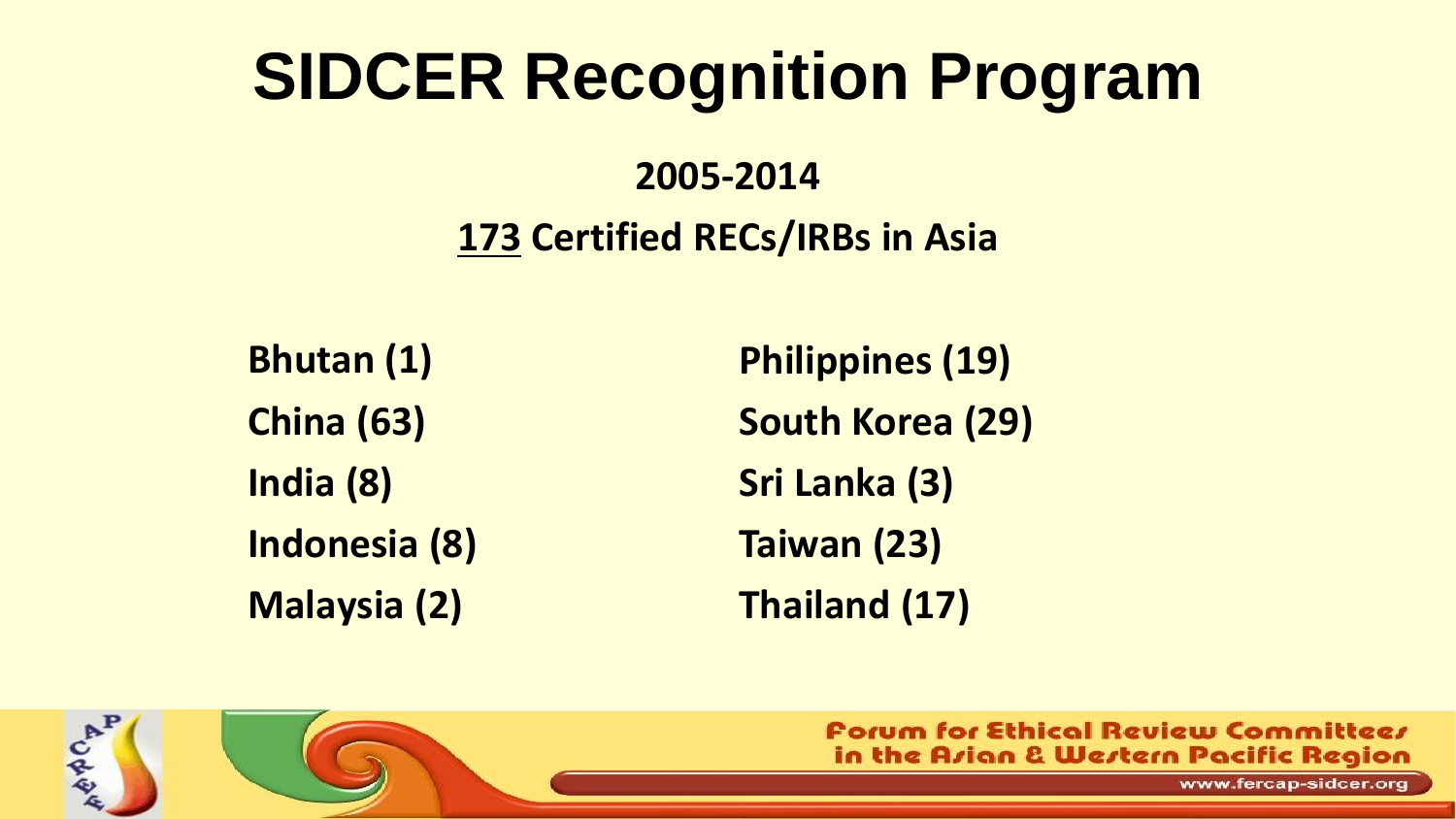## **FERCAP Country Networks 2005-2014 173 Certified/ Recognized RECs/IRBs**

**CAP** 



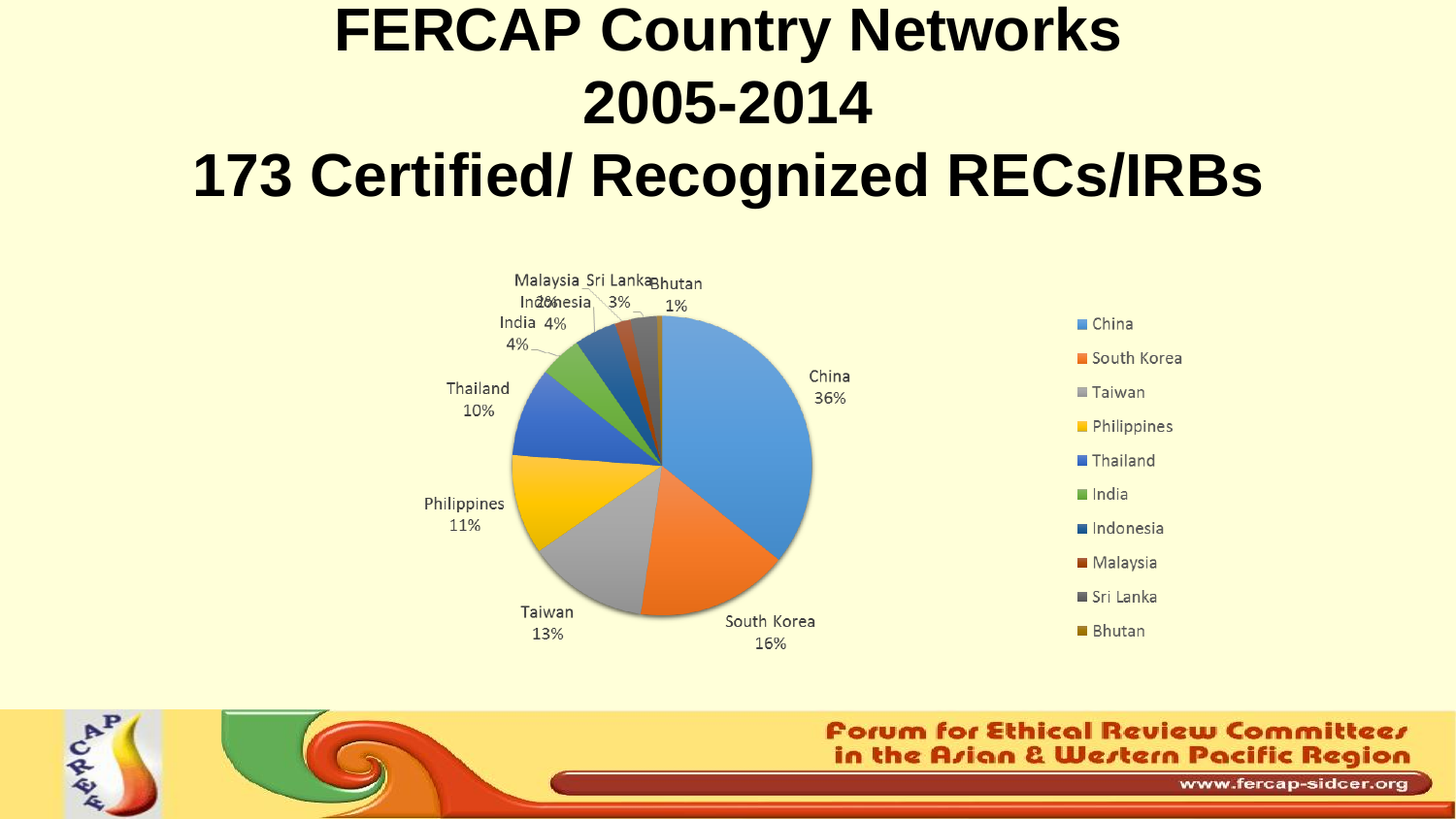# Networking Strategies

• Define the role of Research Ethics Committees within the health research – Year 2000

Facilitating factors:

- Need for evidence based medicine and interventions
- ICH-GCP regulatory environment
- Lack of an adequate research ethics governance system in Asia
- WHO-TDR funding/ branding

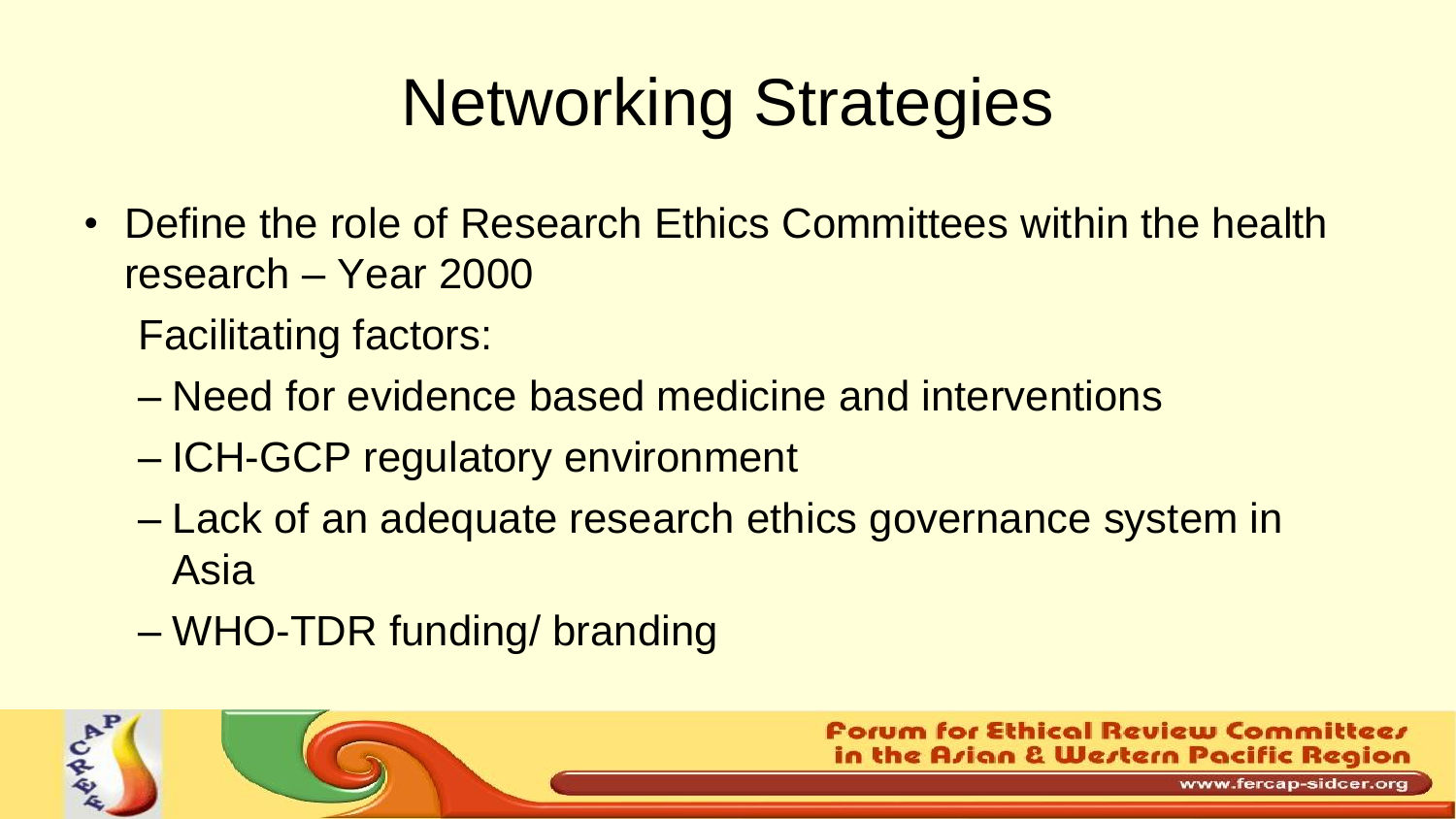# Strategic local and international networks

- Identify the health research ethics stakeholders (sponsors, research organizations, investigators, regulators, patients, communities, etc.)
- Identify unmet needs of stakeholders
- Formulate strategies to address unmet needs
- Identify possible country champions
- Engage committed stakeholders
- Expand the networks

for Ethical Review Committeer in the Azian & Western Pacific Region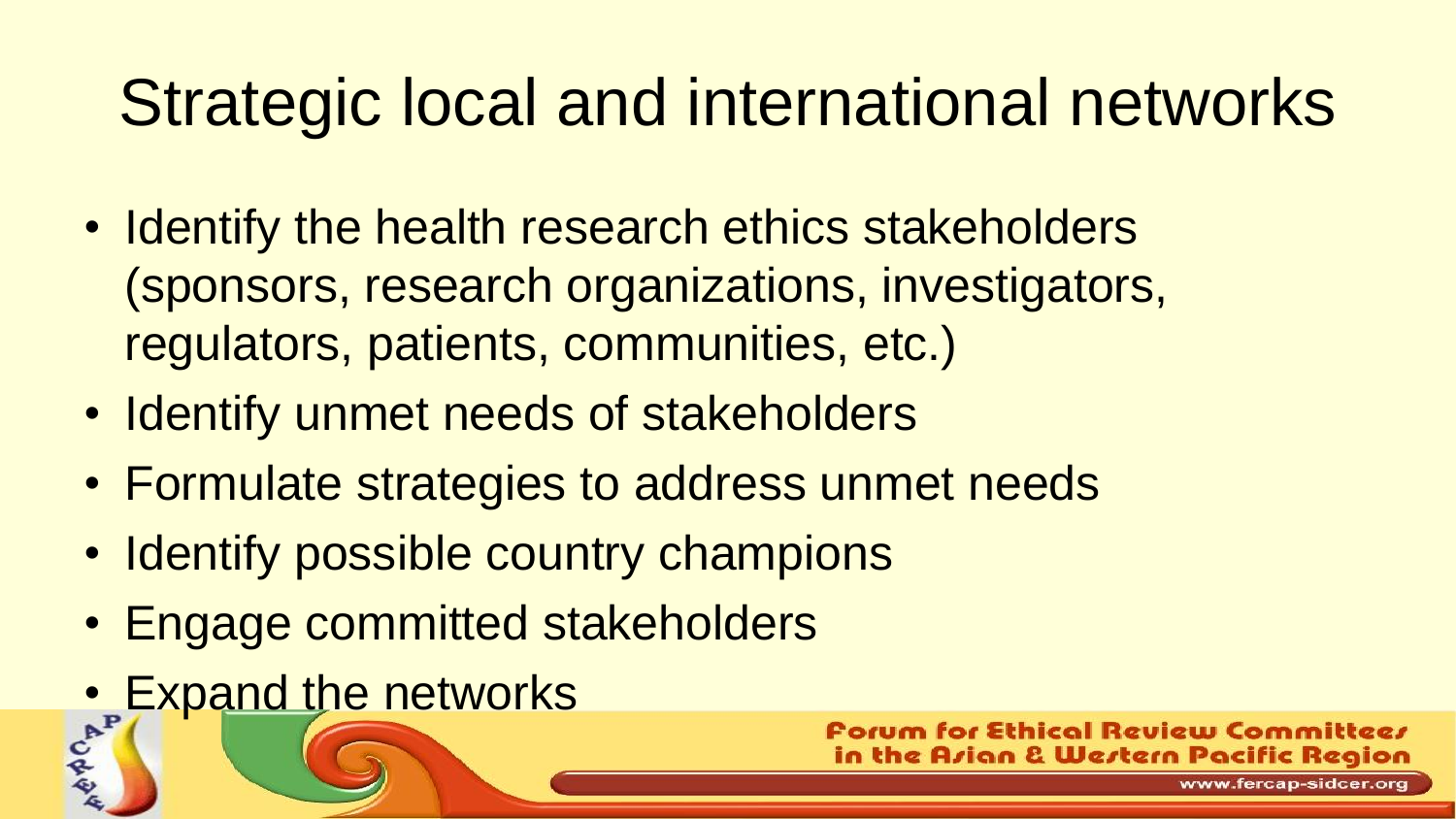# FERCAP Country Networks

- Thailand FERCIT
- India FERCI
- Taiwan TAIRB
- China CIDCER
- Philippines PHREN PHREB, UP-NIH
- Sri Lanka FERCSL
- Korea KOREC
- e<sup>t</sup> Indonesia NEC



#### **Forum for Ethical Review Committees** in the Arian & Wertern Pacific Region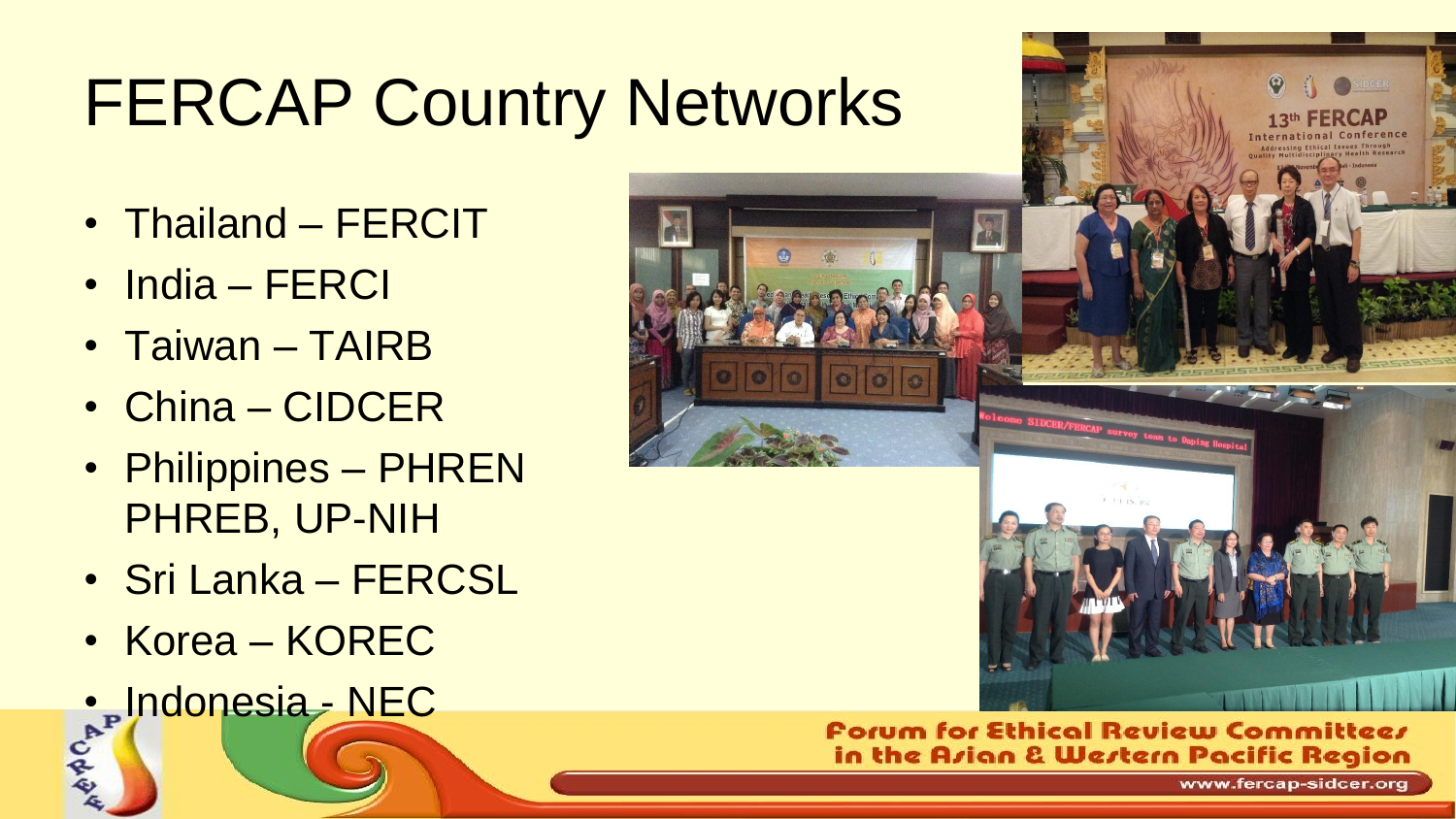# Sustaining effective FERCAP networks

- Developing financial self-supporting mechanisms
- Building and maintaining organizational competence
- Continuing quality improvement initiatives
- Continuing efforts towards development of new approaches and concepts
- Adopting the philosophy of 'life-long learning'
- Planning for succession and obsolescence